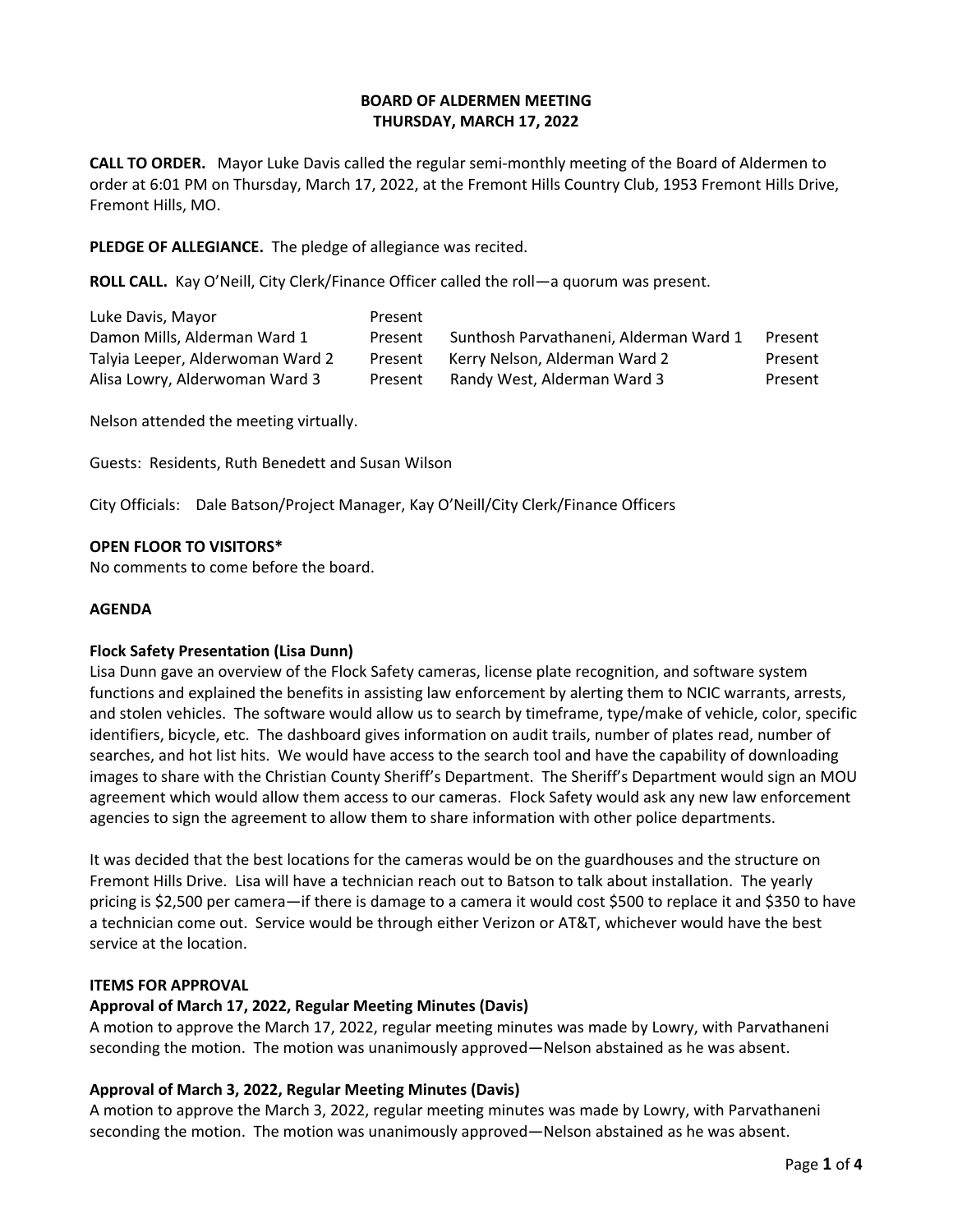# **Approval of Treasurer's Report and Expenses to be Paid (O'Neill)**

A motion to approve the treasurer's report and expenses to be paid of \$18,360.33 plus the purchase of a \$100,000 CD/general fund and \$18,092.59/sewer fund was made by Leeper, with West seconding the motion. The motion was unanimously approved.

#### **OLD BUSINESS**

#### **Citywide Fiber (Mills)**

Mills received a new communication update from Brandon with Net Vision—this will go out to the residents and posted to the social platforms. Net Vision made it down to the golf course this week and did not hit anything—they have been having trouble with the phone lines. Their plan is to start laying conduit toward Fremont Parke next week.

# **Security (Nelson)**

Nelson had nothing to report. He was supposed to meet with Captain Seiner, but something came up so the meeting will be rescheduled. Parvathaneni reported that he requested that 911 dispatch a sheriff when his fence was on fire two weeks ago, but they did not show up.

#### **Security Cameral Upgrade Options (Parvathaneni)**

Davis, Batson, and Parvathaneni drove the city with Lisa Dunn from Flock Safety to determine the best options and locations for cameras at each entrance. Parvathaneni stated that it would be good to have the Flock Safety system and be on top of the newest technology. Our current system is antiquated--being able to share information with the surrounding areas would increase our bandwidth of security. We experienced crime last year when a gun was stolen in the city—some of that could have been caught if we would have had this system.

Batson pointed out that all three locations can be wired under the soffit of the structures at each entrance. Being able to hide the cameras instead of having a random pole or solar panel makes it attractive and doesn't take away from the beautification. The ideal way to catch the license plate images is when the vehicles are coming into the city. To do it correctly, we will need to have two cameras at the Fremont Hills Drive entrance (one for coming in and one for going out).

A motion to get the cost estimate from Flock Safety for placing and installing the system in our city, identifying Flock Safety as a sole source product, moving forward if the cost does not exceed \$15,000, and moving forward with purchasing the cameras was made by Parvathaneni, with West seconding the motion.

Flock Safety has an official letter on their website stating that they are a sole source provider; therefore, this will not need to go out for bid. Parvathaneni will obtain the bid from Lisa. An ordinance will need to be passed to authorize the mayor to sign the contract.

# **American Rescue Plan Act Update (O'Neill)**

We received a subsequent distribution of ARPA money in the amount of \$896.38 on March 11, 2022. We will be receiving another subsequent distribution in addition to our regular distribution. The first Project and Expenditure Report is due to the U.S. Treasury by April 30 and yearly thereafter. We will need to submit a report even if we have not yet spent any ARPA money—we would need to state \$0 spent and report on anticipated projects. Updates can be made on the U.S. Treasury website before or after April 30 as needed.